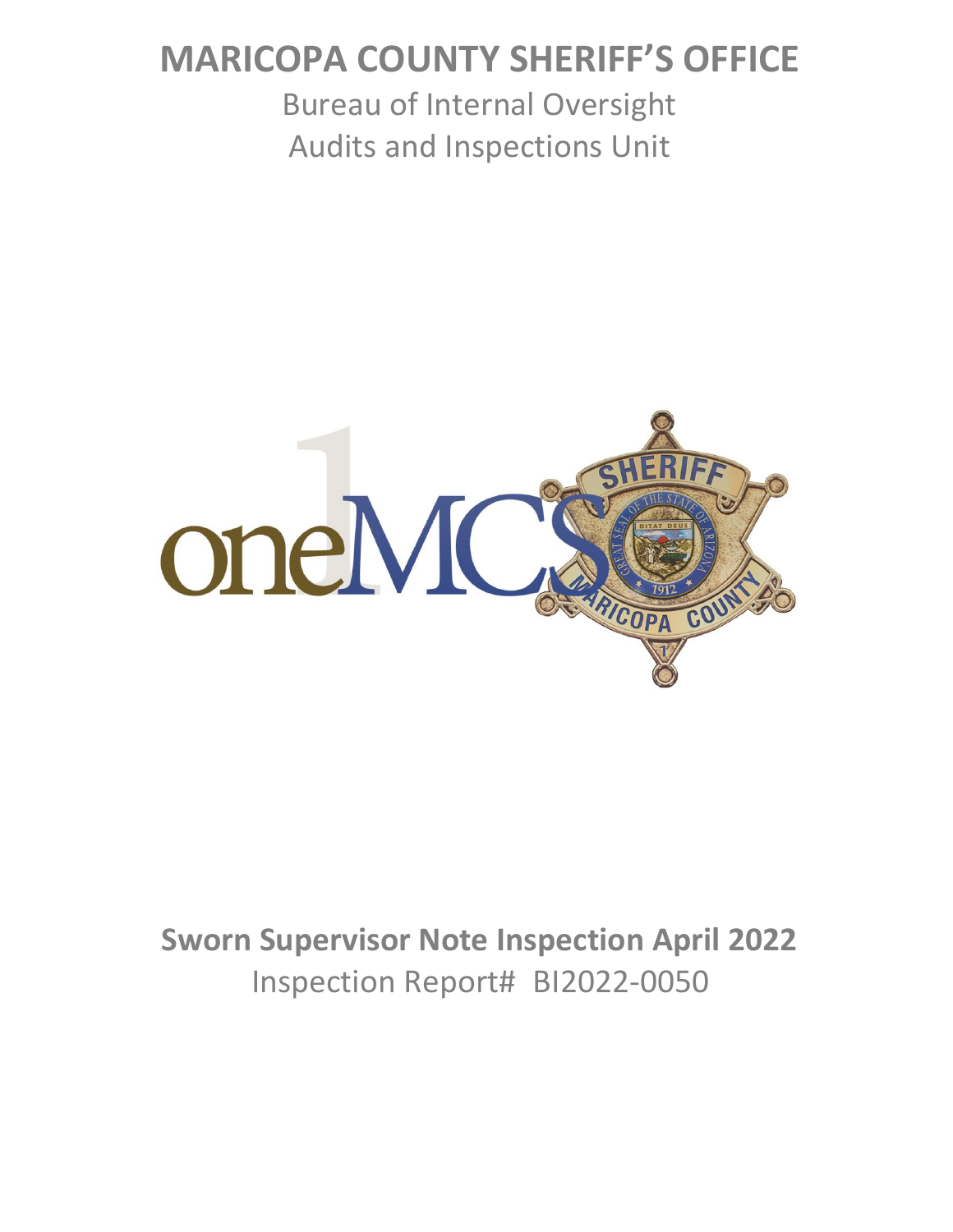The Audits and Inspections Unit (AIU) of the Sheriff's Office Bureau of Internal Oversight (BIO) will conduct monthly inspections of Supervisory Note entries to determine if these entries are in compliance with Office policies and to help promote proper supervision. To achieve this, inspectors will utilize the IAPro System and a sample of employees selected by the monitors from each district/division for review. These entries will be uniformly inspected utilizing a matrix developed by the Audits and Inspections Unit in accordance with the procedures outlined in policies, EA-11, GB-2, GH-5, and GJ-35.

### **Compliance Objectives:**

Utilizing the Supervisor Note Inspection Matrix, review each selected sworn employee's EIS information to ensure they received the following during April 2022:

- Ensure the supervisor completed a minimum of two Supervisor Note entries
- Ensure the supervisor completed one performance-based entry
- Ensure the supervisor conducted two reviews of EIS data
- Ensure the supervisor conducted a monthly review of Body-Worn Camera footage of two traffic stops if the Sworn Employee made any stops during the review period

### **Criteria:**

MCSO Policy EA-11, *Arrest Procedures* MCSO Policy GB-2, *Command Responsibility* MCSO Policy GH-5, *Early Identification System* MCSO Policy GJ-35, *Body-Worn Cameras*

### **Conditions:**

MCSO's assigned Court Monitors provided a sample of one patrol squad from each Patrol Division for the month of April 2022 Supervisory Note Review. The Supervisor Notes of the assigned patrol roster are reviewed, including the selected sworn employee's chain of command. AIU reviewed the completed Supervisor Notes of 27 deputies, 6 sergeants, 6 lieutenants, and 6 captains. (Note: completion of a Supervisory Note inspection is dependent on when the AIU receives the sample from the Court Monitors). A review of the IAPro records revealed that, of the 45 sworn employees' records reviewed for Supervisor Note entries submitted during the month of April, 42 sworn employees received entries in full compliance with MCSO Policies.

MCSO achieved a compliance rate of 96.73% in the Sworn Supervisor Note inspection for April 2022, as illustrated in the graph below: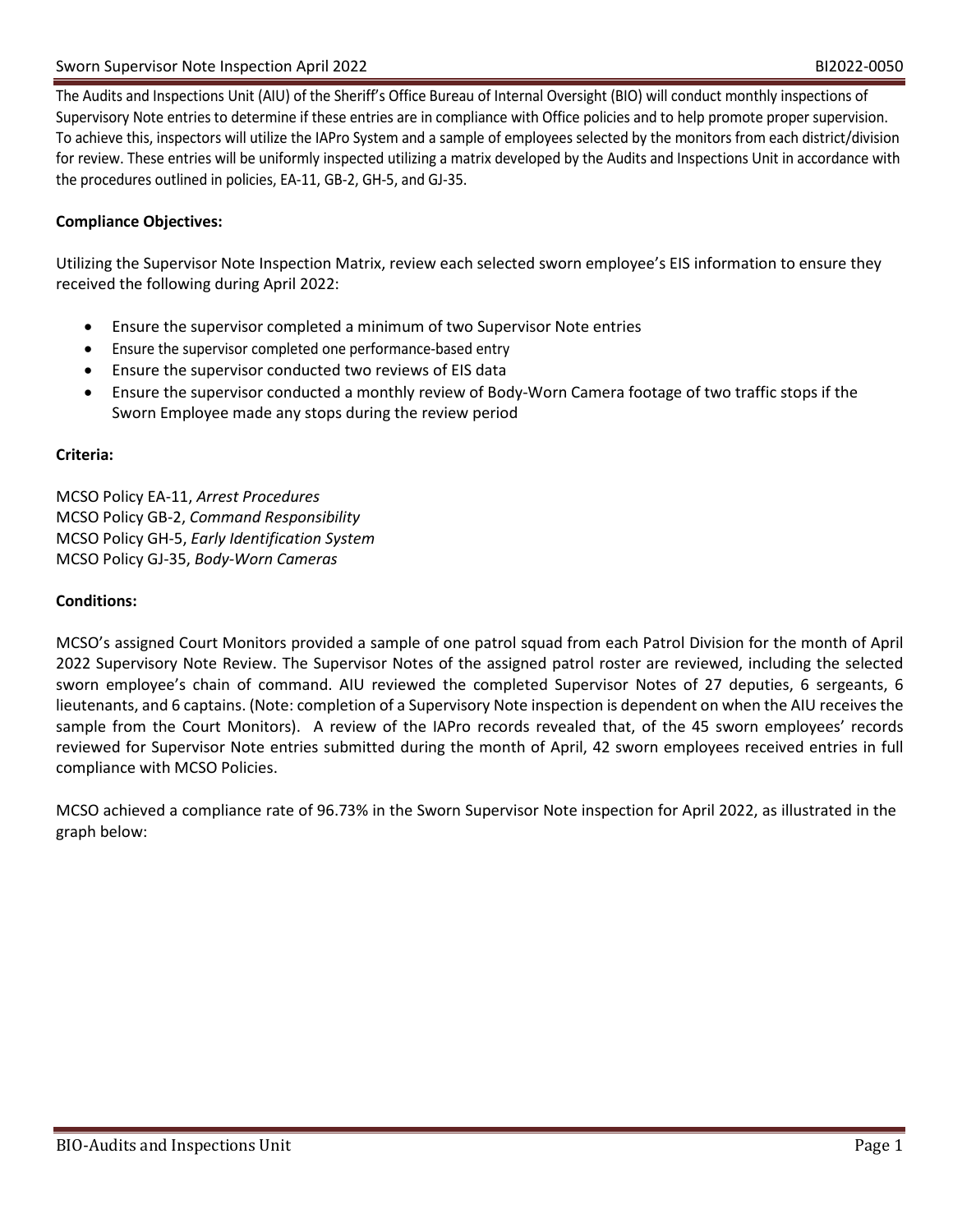

Results of the Review of the Supervisor Note entries:

| <b>Inspection Element</b>                                                                                                                                                                                                                                   | <b>Not In</b><br><b>Compliance</b> | <b>In</b><br>Compliance | <b>Total</b><br><b>Inspected</b> | <b>Compliance Rate</b> |
|-------------------------------------------------------------------------------------------------------------------------------------------------------------------------------------------------------------------------------------------------------------|------------------------------------|-------------------------|----------------------------------|------------------------|
| Sworn Employee received at least two Supervisor<br>Notes during the month                                                                                                                                                                                   | 1                                  | 44                      | 45                               | 97.78%                 |
| At least One Supervisor Note entry is of sufficient<br>quality to facilitate the preparation of an<br>accurate and detailed performance review and<br>reflects the sworn employee's positive traits and<br>accomplishments and any observed<br>shortcomings | 1                                  | 44                      | 45                               | 97.78%                 |
| Twice per month, supervisors review Sworn<br>subordinates' EIS information for the purpose of<br>identifying and responding to any conduct<br>patterns or concerns                                                                                          | 3                                  | 42                      | 45                               | 93.33%                 |
| Supervisor Note lacks documentation of review<br>of two Body-Cam videos (NOTE: Not all sworn<br>employees will make traffic stops during the<br>review period)                                                                                              | $\Omega$                           | 18                      | 18                               | 100%                   |
| <b>Overall Compliance with inspection</b><br>requirements                                                                                                                                                                                                   | 5                                  | 148                     | 153                              | 96.73%                 |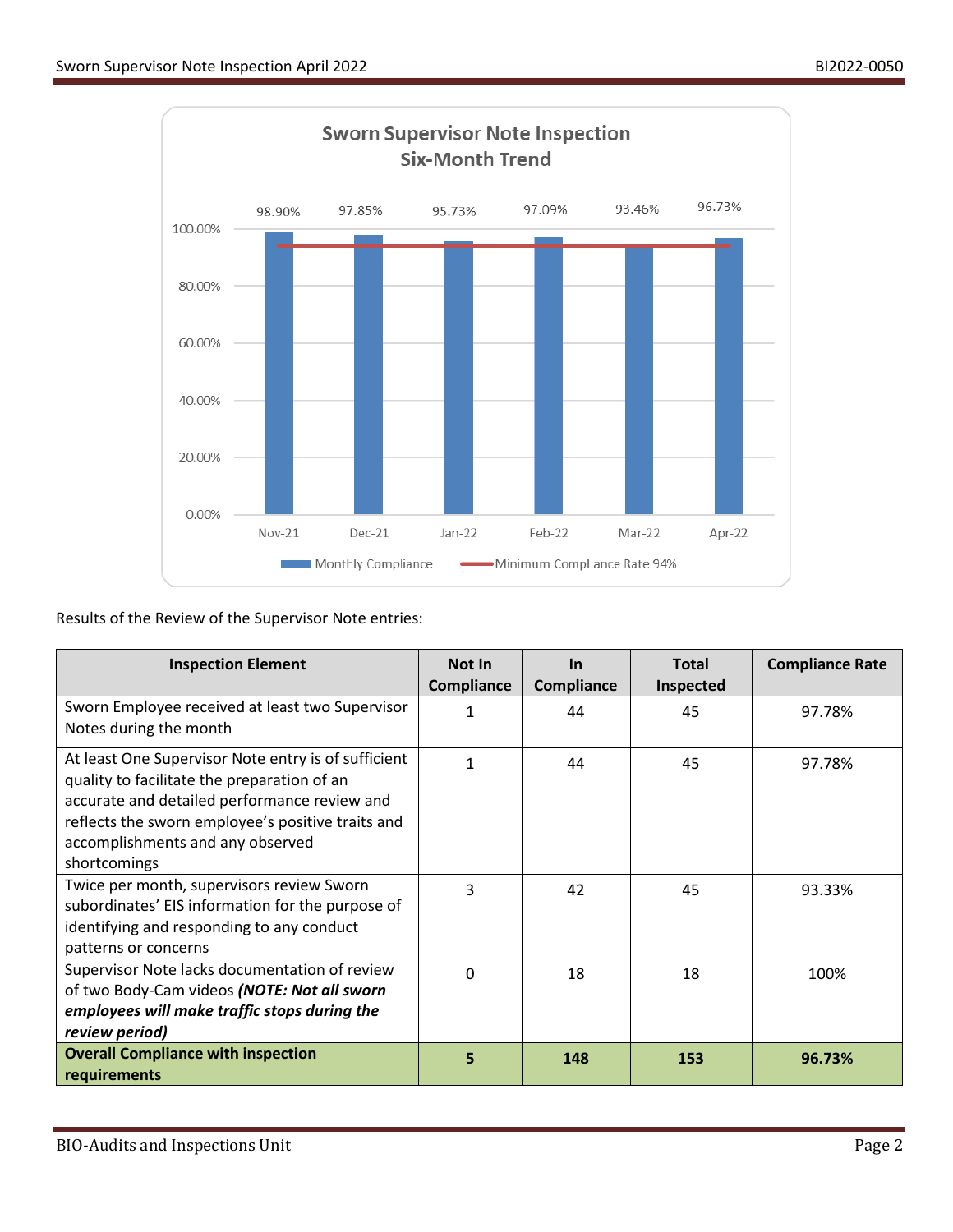The following deficiencies were identified during the inspection process.

## Dist. 2 (1 BIO Action Form)

| <b>District</b>                                                                             | <b>Employee Notes Inspected</b> | <b>Responsible Supervisor</b> | <b>Responsible Commander</b> |  |
|---------------------------------------------------------------------------------------------|---------------------------------|-------------------------------|------------------------------|--|
| Dist. 2                                                                                     | Deputy                          | Sergeant                      | Captain                      |  |
| <b>Deficiency</b>                                                                           |                                 |                               |                              |  |
| Supervisor Note lacked documentation of the sworn employee's performance. Policy GB-2.7.B.1 |                                 |                               |                              |  |

## Dist. 3 (1 BIO Action Form)

| <b>District</b>                                                                          | <b>Employee Notes Inspected</b> | <b>Responsible Supervisor</b> | <b>Responsible Commander</b> |
|------------------------------------------------------------------------------------------|---------------------------------|-------------------------------|------------------------------|
| Dist. 3                                                                                  | Lieutenant                      | Captain                       | Chief                        |
| <b>Deficiency</b>                                                                        |                                 |                               |                              |
| Two Supervisor Notes on sworn employee per month at a minimum not met. Policy GB-2.7.B.1 |                                 |                               |                              |
| Supervisor Notes lacked documentation of two monthly EIS reviews. Policy GB-2.7.B.4      |                                 |                               |                              |
| <b>Inspector Notes:</b>                                                                  |                                 |                               |                              |
| One of two EIS reviews were completed<br>$\bullet$                                       |                                 |                               |                              |

## Dist. 4 (1 BIO Action Form)

| <b>District</b>                                                                     | <b>Employee Notes Inspected</b> | <b>Responsible Supervisor</b> | <b>Responsible Commander</b> |
|-------------------------------------------------------------------------------------|---------------------------------|-------------------------------|------------------------------|
| Dist. 4                                                                             | Deputy                          | Sergeant                      | Captain                      |
| <b>Deficiency</b>                                                                   |                                 |                               |                              |
| Supervisor Notes lacked documentation of two monthly EIS reviews. Policy GB-2.7.B.4 |                                 |                               |                              |
| <b>Inspector Notes:</b>                                                             |                                 |                               |                              |
| One of two EIS reviews were completed<br>$\bullet$                                  |                                 |                               |                              |

## Lake Patrol (1 BIO Action Form)

| <b>District</b>                                                                     | <b>Employee Notes Inspected</b> | <b>Responsible Supervisor</b> | <b>Responsible Commander</b> |
|-------------------------------------------------------------------------------------|---------------------------------|-------------------------------|------------------------------|
| Lake Patrol                                                                         | Deputy                          | Sergeant                      | Captain                      |
| <b>Deficiency</b>                                                                   |                                 |                               |                              |
| Supervisor Notes lacked documentation of two monthly EIS reviews. Policy GB-2.7.B.4 |                                 |                               |                              |
| <b>Inspector Notes:</b>                                                             |                                 |                               |                              |
| One of two EIS reviews were completed                                               |                                 |                               |                              |

Unless noted above in the deficiency table, there were no prior BIO Action Forms similar in nature or supervisor notes addressing the deficiencies.

### **Action Required:**

With the resulting **96.73%** compliance for *Inspection BI2022-0050,* a total of **4** BIO Action Forms are requested from the affected Districts/Divisions to address the deficiencies.

### **Notes:**

All supporting documentation (working papers) are included in the inspection file number BI2022-0050 and contained within IAPro.